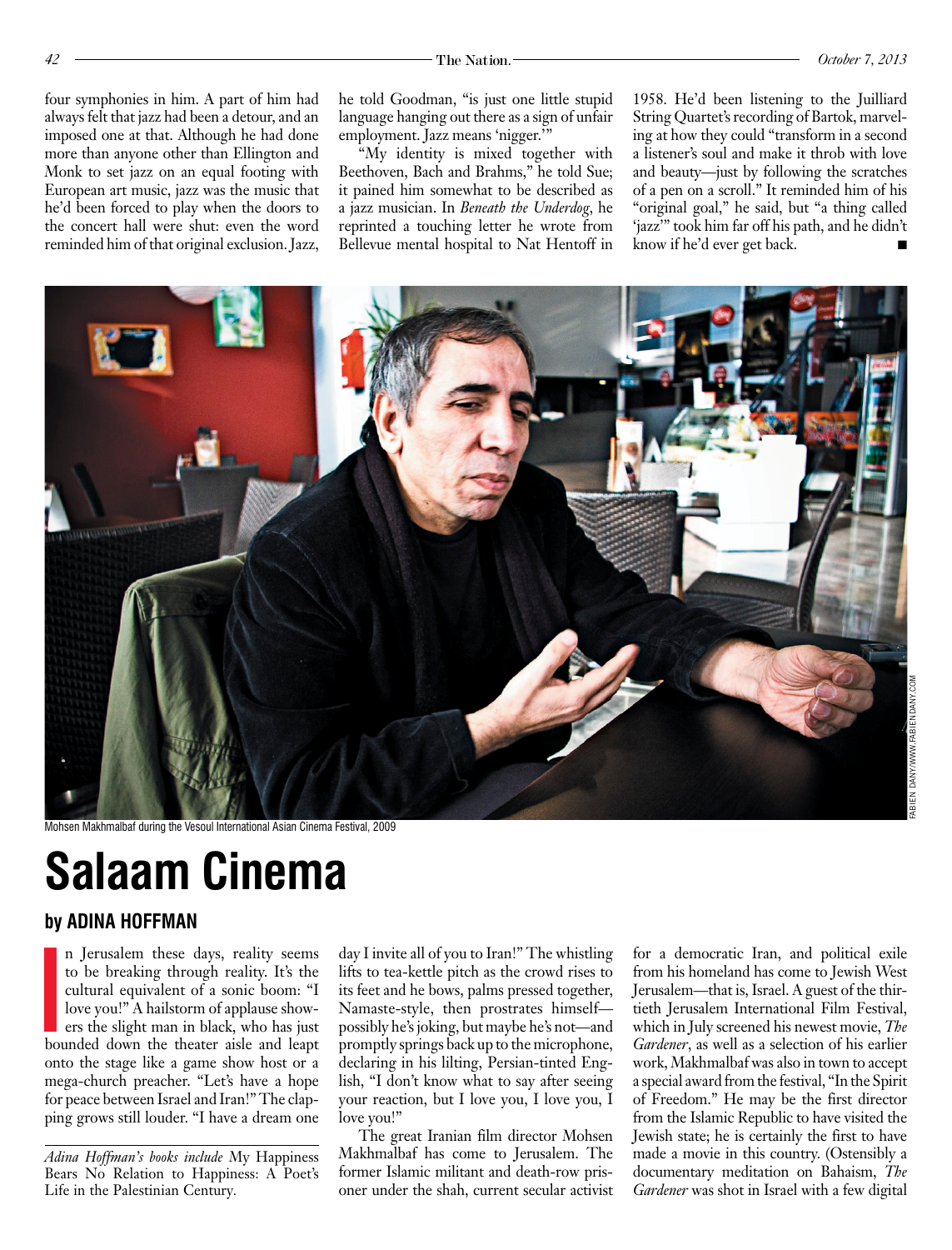cameras by Makhmalbaf and his son Maysam.) There is no doubt that he is the first to stand before a large crowd of Israelis and grin beatifically as he professes his love for each and every one of them.

It's hard to believe that he has come, but the unreality of his arrival seems somehow fitting, since most of Makhmalbaf's movies are playfully serious (or seriously playful) meditations on actuality and illusion. Earlier in the day, he said that in being here, he was happy to have "land[ed] on [the] moon," and from my seat in a packed auditorium at the Jerusalem Cinematheque, surrounded by a mostly Jewish audience, it feels as though we've all just taken a collective leap onto a mysterious but alluring extraterrestrial landscape—a tranquil, reflected image of the tense Middle East we actually live in. Lest we forget: the day after the festival ended, Prime Minister Benjamin Netanyahu appeared on CBS's *Face the Nation*, looking like the Grim Reaper in a businessman's blue tie and warning that he "won't wait until it's too late" to take military action against Iran because "all the problems that we have…will be dwarfed by this messianic, apocalyptic, extreme regime that would have atomic bombs."

For all the grandstanding of Makhmalbaf's Jerusalem charm offensive, he does have a way of cutting through the notorious "difficulty" of Middle Eastern diplomacy, to say nothing of the hatemongering and saber-rattling that attend it. "I love you!" he insists in the simplest, most unwavering terms. "I love you!"

Or is such simplicity itself—in this pathologically gnarled context—the most slyly sophisticated sort of complication? Like his movies, his presence here sends one wandering down a fascinating, disarming hall of mirrors.

hese are strange days in Jerusalem.<br>
On the eve of the month of Rama-<br>
dan and at the height of summer<br>
vacation—as, nearby, Egypt seethes<br>
and Syria smolders—the city is both<br>
more bustling and more bewildering than hese are strange days in Jerusalem. On the eve of the month of Ramadan and at the height of summer vacation—as, nearby, Egypt seethes and Syria smolders—the city is both ever, and Makhmalbaf's unlikely appearance only underscores the confusing nature of this Middle Eastern cultural moment.

In the upscale Jewish neighborhoods on the western side of town, things are looking surprisingly swank. Petunias have been planted en masse in the municipal parks. A hundred new street cleaners have been enlisted by city hall to sweep up after the hordes crowding the pedestrian malls. The Ottoman-era train station—derelict for decades—has been tastefully refurbished and has just opened its doors as an elegant entertainment compound featuring chic restaurants, an airy gallery, and a pretty, landscaped foot and bike path that runs, High Line–style, along the old tracks. Mahaneh Yehudah, the outdoor market, is booming. Alongside the well-established vegetable and spice stands, funky bars and trendy cafés have popped up; the place is teeming with locals and tourists, old ladies dragging shopping carts and young hipsters taking drags from their hand-rolled cigarettes.

Palestinians, too, mingle easily in this mix, in large part because of the municipal light rail, which has been running for two years now. For almost a decade, the construction of the rail line and its protracted delays threatened to destroy already depressed downtown West Jerusalem by rendering it a dusty, nearly impassible building site. Now, winding like some great electric eel down Jaffa Road, the rail line cuts a sleek, silvery figure that, in the gritty context of Jerusalem, appears almost fantastical. The gentle tolling of the train's bell adds to that enchanted feel—as does the utterly mixed population riding the train itself.

Twelve years ago, at the height of the second intifada, when suicide bombers were blowing themselves up with scary regularity in the middle of downtown and the very presence of a Palestinian on an Israeli bus was enough to make most of the Jewish riders squirm, it would have been next to impossible to imagine the scene on the light rail this summer: ultra-Orthodox women in wigs and Muslim women with their hijabs, miniskirted Jewish teenagers and young Palestinian men in jeans not only sitting and standing calmly side by side, but often packed together without panic as the train glides its way from stop to stop. They rarely exchange a word, but there they are, shoulder to shoulder, in the air-conditioned slither toward de facto "unification" of the city. Each station is announced in Hebrew, Arabic and English, which in any other town might seem an ordinary nod to the linguistic needs of the various people using the train. But in traumatized, sectarian Jerusalem, the coexistence of these languages, as of the riders themselves, is startling for its sheer normalcy.

If things seem better in the old-new city of Jerusalem, it's in part because they're worse. Israel technically annexed East Jerusalem after the 1967 war, but it has taken some four and a half decades to create the infrastructural facts on the ground that make the occupation such a concrete and humdrum state of affairs. The light rail is just one example, erasing as it does the border between the Jewish and Arab sides of town. In the last ten years or so, the notorious wall or "separation barrier"

has, in addition, cut East Jerusalem off from the West Bank, rendering this once-thriving urban hub of Palestinian life little more than a demoralized and demoralizing backwater. This is no doubt one of the main reasons why so many Palestinians have decided this summer to go west to eat ice cream and shop in pop-music-blasting Jewish shoe stores. It's a chance to pass through the looking glass that this city often is and spend just a few day-tripping hours on the cleaner, more prosperous side of town.

Systematically neglected by the municipality and battered by the larger political and economic situation, East Jerusalem is home to 39 percent of the city's total population, though its people receive only a small fraction of the city's resources. West Jerusalem has forty-two post offices, East Jerusalem, nine; the West boasts seventy-seven municipal preschools, the East has ten; eighteen welfare offices function in West Jerusalem, while the whole of the East counts three. Since 1967, a third of Palestinian land in East Jerusalem has been expropriated. According to Israel's National Insurance Institute, the poverty rate among the city's Palestinians is 79.5 percent. Of East Jerusalem's children, 85 percent live below the poverty line. (The percentage of poor Jewish Jerusalemites is 29.5 percent.) The numbers are at once shameful, slightly numbing and somehow too banal to register with most of the world at large, though this is the way a viable Palestinian Jerusalem ends: not with a bang but a bureaucratic whimper.

Not one to be swayed by such sad statistics, Israel's public security minister must have felt it his duty to protect the people of Israel from the existential threat posed by a children's puppet festival that was scheduled to open at the Palestinian national theater in East Jerusalem on June 22. Claiming without proof that the festival was being sponsored by the Palestinian Authority, in violation of the Oslo Accords, the minister banned it and ordered the theater shuttered for eight days and its director summoned for questioning by the Shin Bet. Protests by Palestinian and international organizations did no good, and a solidarity campaign by various Israeli puppeteers—including no less than Elmo from the local version of *Sesame Street* proved useless. The theater remained closed, and the impoverished kids of East Jerusalem were left to entertain themselves in the heat.

Back in West Jerusalem, hawkish hightech entrepreneur Mayor Nir Barkat decided that what the people of his city really needed this summer was a \$4.5 million Formula One race car exhibition. Blocking off traffic on the city's main thoroughfares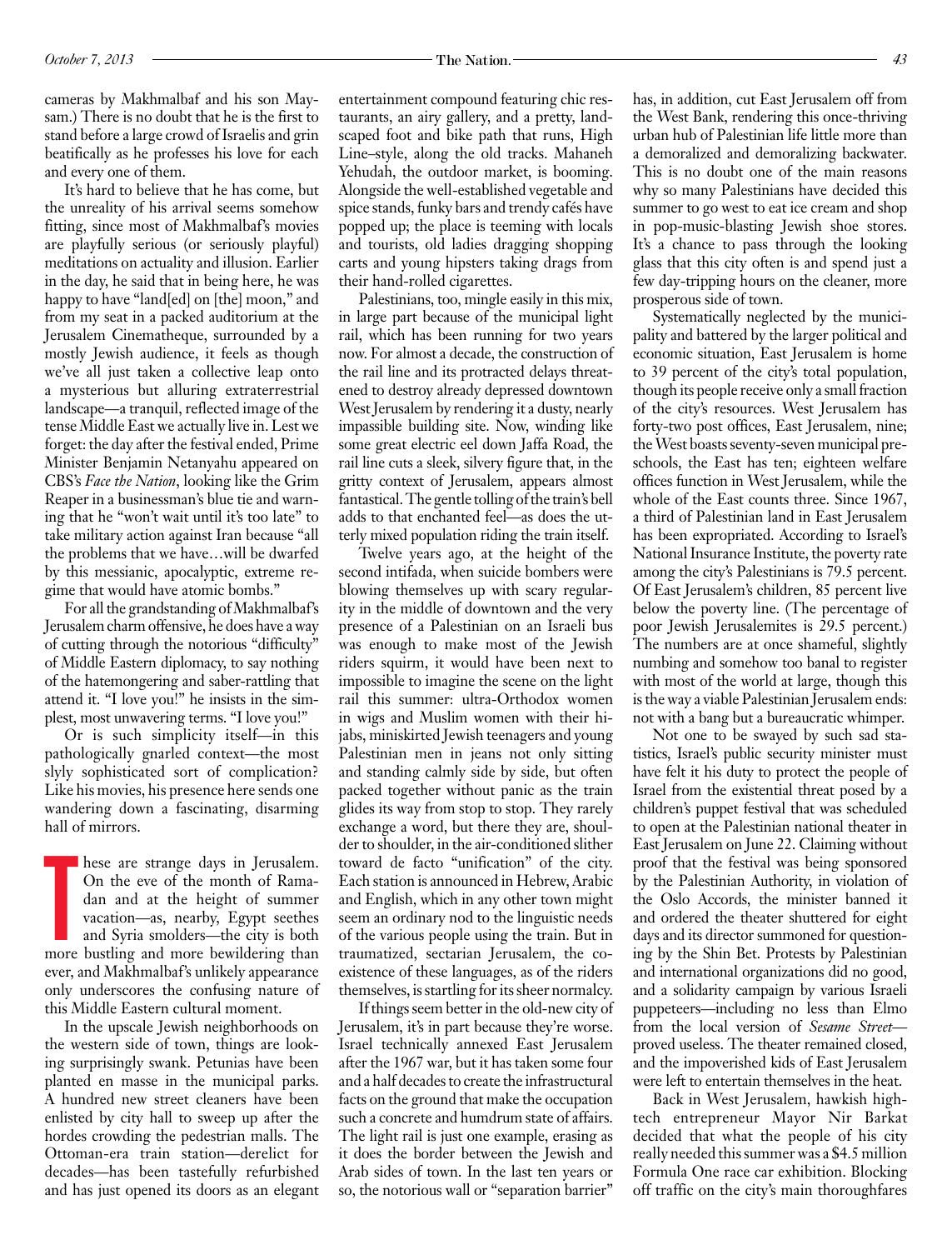

Mohsen Makhmalbaf's *The Gardener* (2012)

for several days, the mayor, a self-declared "motor sports fan and racer," arranged for a flashy parade of Ferraris, Audis and Grand Prix motorcycles to vroom past the old city walls in the rather mind-bogglingly named Peace Road Show. It is, declared the mayor in his American-sounding English, "great branding, great marketing," and "great for promoting peace and co-existence."

And about that peace and co-existence: Barkat also found time this summer to bestow honorary Jerusalem citizenship on billionaire casino tycoon and ideological sugar daddy Sheldon Adelson and his Israeli-born wife. Adelson took the occasion of the Jerusalem ceremony held in his honor to dismiss the Palestinians as "southern Syrians" and to claim that Yasir Arafat "came along with a pitcher of Kool-Aid and gave it to everybody to drink and sold them the idea of Palestinians." At this festive gathering, complete with the reading of a fancy parchment scroll and the crooning of "That's Amore" by singers wearing Paul Revere–style tricorne hats, Barkat declared the Adelsons "Zionist heroes of the city." At the same time, native-born Palestinians from the neighborhood of Silwan are not considered citizens at all, honorary or otherwise. They are, instead, "permanent residents," many of them threatened with eviction by the municipality, which is working closely with Jewish settler groups and various government agencies to demolish their homes and put in their place a pseudo-biblical park and tourist attraction called the King's Garden. The city has also recently approved plans to construct apartments for Jewish settlers in the heart of another Palestinian neighborhood,

Sheikh Jarrah, where families are literally being thrown out into the street. *That's amore.*

The mayor is a busy man. In late May, he squeezed in a trip to Los Angeles, where he attended a reception hosted in his honor by the evangelical birther Pat Boone, who long ago did his bit for Israel by writing and singing the lyrics to the theme for the movie *Exodus*. ("This land is mine, God gave this land to me / This brave, this golden land to me.") While in LA, Barkat met with Hollywood producers, to whom he offered special tax breaks and subsidies to shoot their movies in the Holy City, where a special department has already been established to handle film permits and logistical matters. It's "not only good business. It's good Zionism," he enthused to *The Hollywood Reporter*. "It's the right thing to do."

Which brings us back to Mohsen Makhmalbaf.

first heard his name when I was working as a film critic for a daily newspaper in Jerusalem during the 1990s. It was in 1997, at an earlier Jerusalem Film Festival, that I encountered his movies, and I was immediately capt ing as a film critic for a daily newspaper in Jerusalem during the 1990s. It was in 1997, at an earlier Jerusalem Film Festival, that I encountered his movies, and I Makhmalbaf's work was compelling then, and the pleasure it affords persists to this day. In fact, thinking back across all the thousands of hours of sitting in the dark and at my desk that being a film critic entailed, I can say that seeing his movies—and, to a lesser though still important degree, those of his countryman Abbas Kiarostami and Makhmalbaf's gifted oldest daughter, Samira—did more to rearrange in a lasting way my sense of what film could do than any others I took in during

nearly a decade at the job.

Here was a director—and writer, producer, editor, performer and sometimes cameraman—working with the most minimal of technical means, and often with nonactors and half-improvised dialogue, in the freshest and most surprising fashion. His movies seemed to strip the cinema back to its vital essence: no pyrotechnic special effects, no outsized crew, no corn-starchy, plot-thickening additives or amped-up soundtracks. Instead, they spilled with a remarkably sophisticated sense of dramatic freedom, social consciousness, visual depth, humor, moral resonance and human possibility. His films have something of the spare, true-to-life quality and political urgency of those by the Italian Neorealists, but the cultural wellsprings that flow into Makhmalbaf's movies are completely different, blending as they do elements of Sufi poetry, Persian and Arabic storytelling techniques, and the symmetries and vibrancies of Persian miniature painting.

They're defined as well by their constantly self-questioning nature. Makhmalbaf's movies seem to anticipate their own critique, or to suggest various theses and antitheses to which viewers are welcome to bring their own syntheses. As a critic, I found this highly refreshing, as though he'd started a conversation and expected the audience to continue it: his films are essentially dialogic, even Socratic. *Salaam Cinema*, for instance, is a wise, wry examination of the power dynamics at work in a casting call for one of Makhmalbaf's own films—and, by unspoken extension, in a repressive society at large. Perhaps his best movie, *A Moment of Innocence*, features another character named Makhmalbaf, played by Makhmalbaf, who decides to make a film about a seminal event in his youth. It takes up memory, the movies and the subject of regret better, and more poignantly, than almost any other film I know. It's also a masterpiece of scale—a tiny picture that somehow opens up onto whole galaxies of feeling.

For someone sitting in Jerusalem and watching his movies, there was an almost electric jolt of recognition, something like déjà vu: *Tehran could be Jerusalem*. Israel and Iran may be each other's sworn enemies, but *their* back alleys look like *our* back alleys. And it wasn't just that the stony passageways were physically similar to the ones I walk through every day, but that Makhmalbaf had an uncanny ability to observe and convey his psychic surroundings—and in doing so, reveal to us our own. He has said that he used to view the camera as a weapon, while now he sees it as a mirror "to show people themselves."